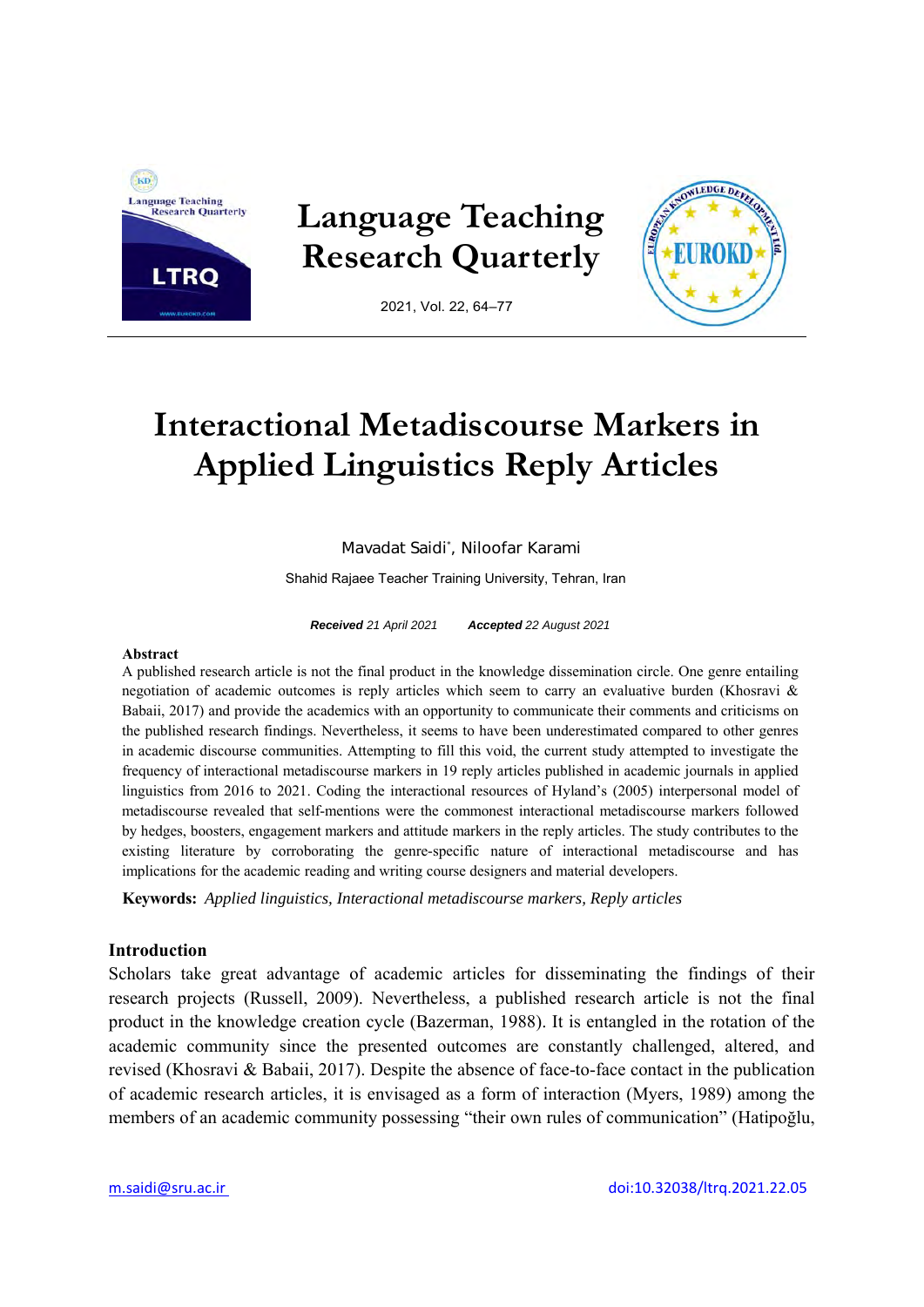2007, p. 701). Not only the research articles but also various text types in the academic community utilize their own patterns of interaction through including interactional markers.

One of the academic genres which provide an evaluative interaction between the academic writers and the audience is book reviews, in which the authors present a critical analysis of a book and its authors (Bal-Gezegin & Baş, 2020). Another genre that entails negotiation of academic outcomes is reply articles in which the intellectuals "evaluate and comment on other researchers' academic contributions" (Itakura & Tsui, 2011, p. 1366). Hence, they are conceived as a locus in quo of entering a round of negotiations over the views shared earlier in the form of research articles (Khosravi & Babaii, 2017). The genre-specification of interactional metadiscourse markers has gained scholarly recognition within the last decades (Bal-Gezegin & Baş, 2020). In this line, a host of scholars have attempted to examine the representation of interpersonal discursive practices in book reviews through investigating the interactional metadiscourse markers in this genre across different languages and disciplines (Gezegin, 2016; Hyland, 2004; Junqueira & Cortes, 2014; Tse & Hyland, 2006). Likewise, unfolding the interactional patterns among the academic community members in reply articles requires a comprehensive model of interpersonality encompassing the interactional metadiscourse markers (Fu & Hyland, 2014). However, this genre has remained untouched and has not been analyzed with regard to the metadiscoursal features.

Notwithstanding the existing extensive literature on the frequency of metadiscourse markers in numerous text types, Hyland (2017) called for conducting further research on the interactional patterns among the producers and consumers of academic text types. Furthermore, using interpersonal discourse markers across various genres demands "more investigation and warrants comprehensive research" (Bal-Gezegin & Baş, 2020, p. 59). Taking prior research altogether and trying to fill this void, the study aimed to investigate the deployment of interactional metadiscourse markers in reply articles published in international academic journals in the field of applied linguistics.

#### **Literature Review**

Metadiscourse entails "the interpersonal resources used to organize a discourse or the writer's stance towards either its content or the reader" (Hyland, 2000, p.109) and refers to a whole host of linguistic features that writers utilize to start, proceed, and end their arguments and align them to their readers' expectations so that the successful bond is developed and the readers' intended interpretation is achieved. The notion of metadiscourse covers the linguistic elements that bear textual and/or interpersonal meanings (Vande Kopple, 1985) and untangles the interactional frames in a wide range of contexts (Hyland, 2017).

Textual, interactive interaction pertains to the organization of information and the connection of ideas through employing such rhetorical resources as transitions, frame markers, endophoric markers, evidentials, and code glosses. Interpersonal, interactional interaction, on the other hand, is relevant to the authors' tendency to establish an interaction with the intended group of audience and inject their own evaluation and attitudes via a particular set of linguistic devices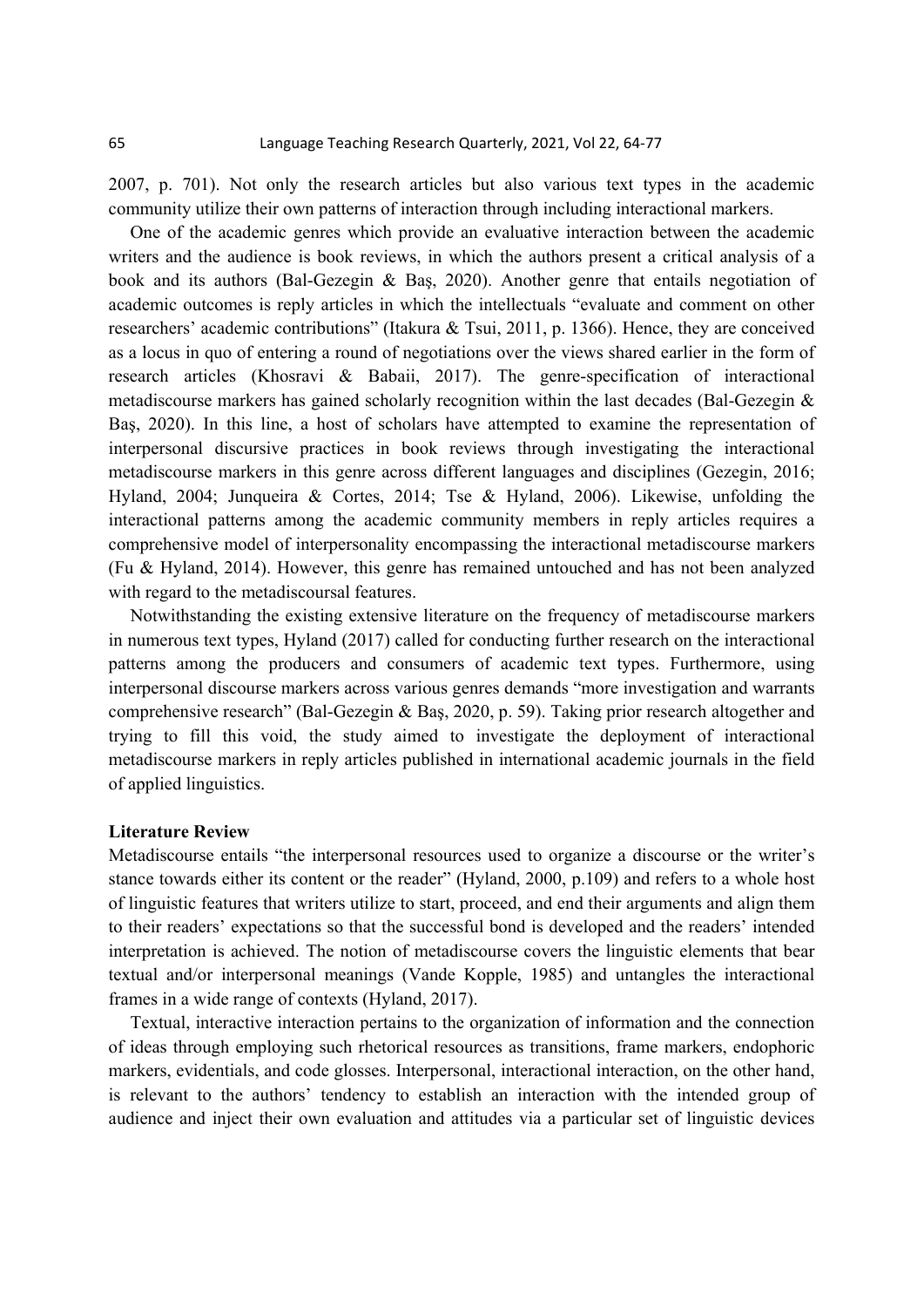#### Mavadat Saidi, Niloofar Karami 66

(Hyland, 2004). The interactional dimension involves "the writer's efforts to control the level of personality in a text and establish a suitable relationship to his or her data, arguments and audience" (Hyland, 2004, p. 139). This dimension reflects the author-reader interaction, which is realized in the use of certain rhetorical devices, namely hedges, boosters, attitude markers, engagement markers, and self-mentions. The interactional metadiscourse resources unravel the cooperative scope that the authors deemed in imparting their ideas to the readers (Bal-Gezegin & Baş, 2020).

Numerous studies have been conducted to unravel the metadiscourse markers across various academic genres, such as research articles (Abdi, 2002; Atai & Sadr, 2008; Hyland, 1996, 2005; Yağiz & Demir, 2015), university students' essays (Gardner & Han, 2018), master's and PhD theses (Akoto, 2020; Hyland & Tse, 2004; Salahshoor & Afsari, 2017; Samraj, 2008), newspaper articles (Dafouz-Milne, 2003, 2008), and popular science articles (Saidi & Saiedi, 2020). Furthermore, research article subsections have been scrutinized in terms of the frequency of metadiscourse markers. In this regard, research article abstracts (Gillaerts, 2010), introductions (Rubio, 2011), and discussion sections (Faghih & Rahimpour, 2009) were examined. In addition, metadiscourse markers used by the speakers of various languages have been investigated (Yang, 2013). In a recent study, Ahmadi et al. (2021) analyzed the metadiscourse markers in the abstract sections of applied linguistics articles written by celebrity and non-celebrity authors and revealed no significant differences between the two sets of articles in terms of the frequency of interactive and interactional metadiscourse markers.

On the other hand, metadiscourse markers have been explored in a genre akin to the reply articles (i.e. book reviews). Hyland (2004) demonstrated longer, more detailed and more discursive practices in soft disciplines book reviews. In another study, Tse and Hyland (2006) conducted a cross-disciplinary study of book reviews and revealed a higher frequency of interactive and interactional metadiscourse markers in book reviews in the field of philosophy. Gezegin (2016) compared English and Turkish book reviews and found the higher frequency of interpersonal metadiscourse devices in the English corpus and demonstrated a significant difference between the two corpora in terms of the frequency of hedges. The same results were obtained in a study by Junqueira and Cortes (2014), who compared the English and Portuguese book reviews. More recently, Zal and Moini (2021) investigated the stance and engagement markers in the book reviews of various disciplines and found out that stance markers were more frequently included in the book reviews in soft disciplines.

The review of the literature indicates the paucity of research on reply articles. Only one study revealed the evaluative nature of reply articles through identifying the judgment resources of Appraisal Theory (Khosravi & Babaii, 2017). This genre has not been scrutinized in terms of the frequency of use of interactional metadiscourse markers. Hence, the current study attempted to fill this gap and explore the interactional patterns of communication in the reply articles published in the academic journals in the field of applied linguistics through addressing the following question: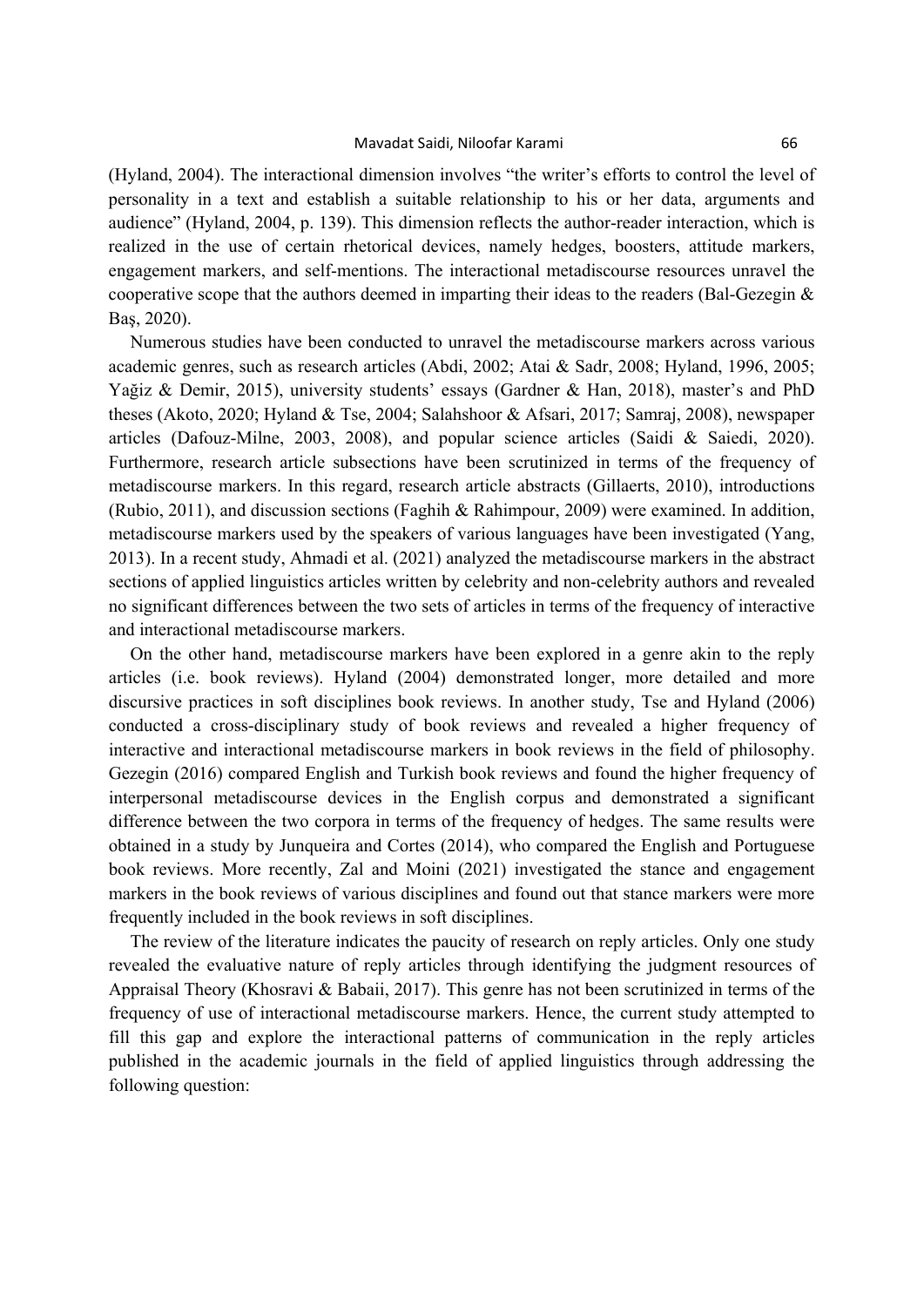**RQ1:** What are the frequent interactional metadiscourse markers in reply articles published in the international peer-reviewed applied linguistics journals?

### **Method**

The study adopted an ex post facto design since the data were not manipulated. The interactional metadiscourse was coded, and the frequency of each category was reported.

#### *Corpus*

The corpus of the study included 19 reply articles published in four international peer-reviewed applied linguistics journals. The list of the journals was obtained via the judgment of an expert panel of three associate professors of applied linguistics and following the sampling procedure adopted in Khosravi and Babaii (2017). The ultimately selected journals were *Journal of Second Language Writing* (4 reply articles), *Journal of Pragmatics* (6 reply articles), *ELT Journal* (6 reply articles), and *Applied Linguistics* (3 reply articles). To control the possible impact of time on the writers' style, only the reply articles published from 2016 and 2021 were selected from the archives of the abovementioned journals. The purposive sample comprised of 33,777 words. Since the journals are highly ranked in the field and the quality of the papers are precisely checked by the qualified editorial board members, the reply articles were included regardless of the author's affiliations and being English native speakers.

#### *Theoretical Framework*

Hyland's (2005) interpersonal model of metadiscourse markers was used to analyze the reply articles. It entails two sets of resources, including interactive and interactional (See Table 1). Interactive metadiscourse markers constitute transitions, frame markers, endophoria markers, and code glosses which contribute to the formation of a well-organized and coherent text. Interactional metadiscourse markers, on the other hand, encompass hedges, boosters, attitude markers, engagement markers, and self-mentions which enable the authors to manage their interactions with the given group of audience.

Table 1

| Category           | <b>Function</b>                                  | <b>Examples</b>                       |
|--------------------|--------------------------------------------------|---------------------------------------|
| <b>Interactive</b> | Help to guide the reader through the text        | <b>Resources</b>                      |
| Transition         | Express relations between main clause            | In addition; but; thus; and           |
| Frame markers      | Refer to discourse acts, sequences or stages     | Finally; to conclude; my purpose is   |
| Endophoric markers | Refer to information in other parts of the texts | Noted above; see fig.; in section 2   |
| Evidentials        | Refer to information from other texts            | According x; z states                 |
| Code glosses       | Elaborate propositional meanings                 | Namely; e.g.; such as; in other words |
| interactional      | Involve the reader in the text                   | <b>Resources</b>                      |
| Hedges             | Withhold commitment and open dialogue            | Might; perhaps; possible; but         |
| <b>Booster</b>     | Emphasize certainty or close dialogue            | In fact; definitely; it is clear that |
| Attitude markers   | Express writer's attitude to proposition         | Unfortunately; I agree; surprisingly  |
| Engagement markers | Explicitly build relationship with reader        | Consider; note; you can see that      |
| Self-mentions      | Explicit reference to author( $s$ )              | $\Gamma$ ; we; my; our                |

*Hyland's Model of Metadiscourse (Hyland, 2005, p. 49)*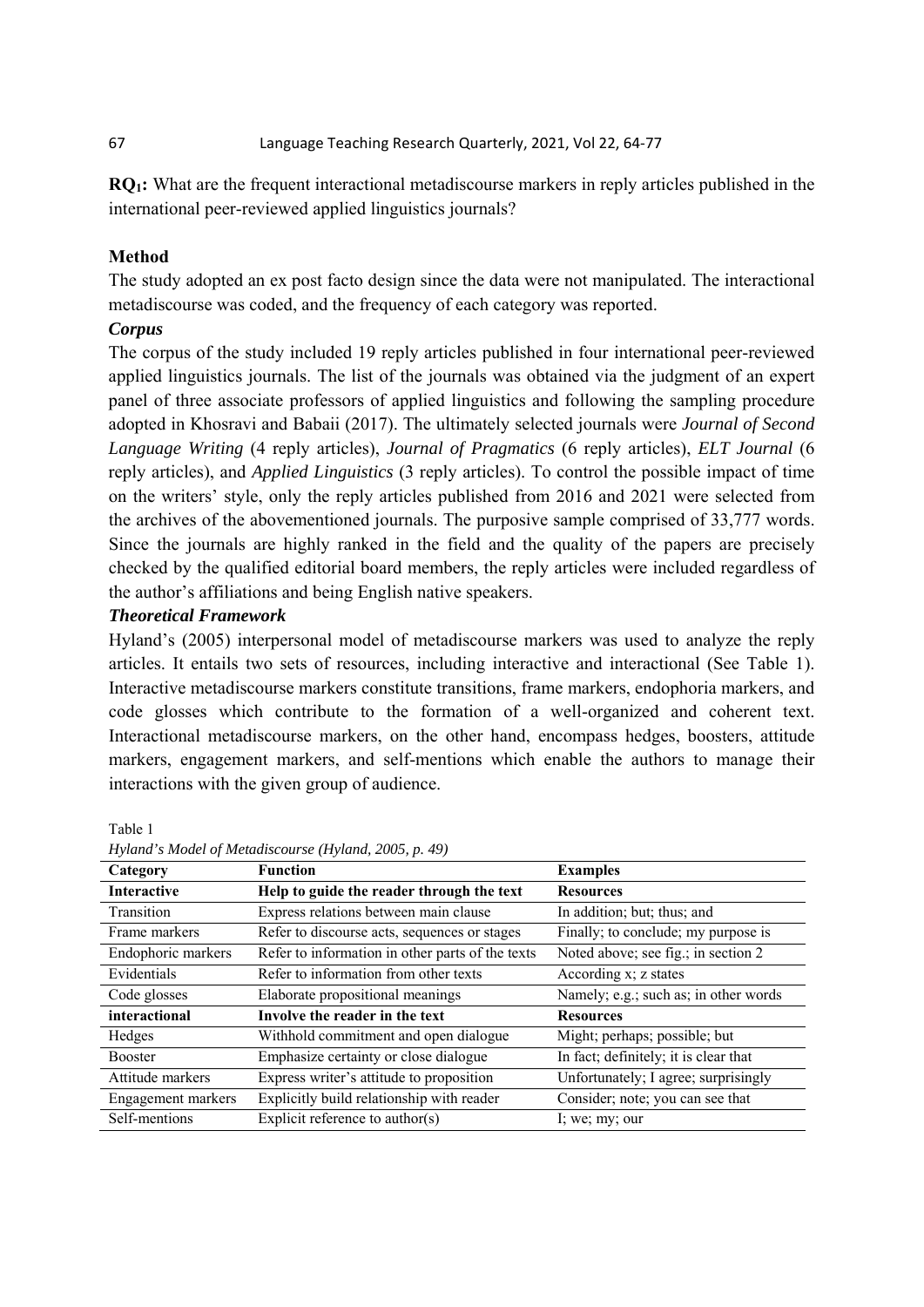Considering the interactional metadiscourse markers, hedges moderate the authors' degree of certainty while boosters reveal their tendency to highlight particular propositions. Furthermore, attitude markers enable the authors to inject their appraisal of the ideas. In addition, engagement markers are used to establish a relationship with the readers and self-mentions are included to value one's personal status as the author and represent the authorial presence in the text (Hyland, 2005).

## **Data Analysis**

First, each reply article was analyzed manually to code the interactional metadiscourse markers by the two researchers based on Hyland's (2005) classification. Another coder was also asked to identify the interactional metadiscourse markers in the corpus, and inter-coder reliability of 0.97 was achieved. Before proceeding with the data analysis, the areas of disagreement were negotiated, and the researchers and the coder reached a consensus over the category to which a particular resource belonged. The frequency and percentage values were determined and reported for each category.

## **Results**

The study aimed to investigate the interactional metadiscourse markers in reply articles published in the refereed journals in the field of applied linguistics. Table 2 illustrates the frequency and percentages of interactional metadiscourse markers in the reply articles.

**Interactional Metadiscourse Markers Reply Articles F %P Hedges** 302 27 **Boosters** 19 Attitude markers **60** 5 **Engagement markers** 85 8 **Self-mentions** 468 41 **Total** 1130 100

Table 2

*Frequency and Percentages of Interactional Metadiscourse Markers in Reply Articles* 

As Table 2 displays, the most frequent category of interactional metadiscourse markers was self-mentions in the reply articles. Some examples are presented below.

# Self-mentions

1) **I have** little doubt that they would immediately be marked as errors.

# *(Journal of Second Language Writing, 2019)*

2) Based on **our understanding** of the compatibility, these two theories are in agreement with each other on the category of "particularized implicatures" (i.e., context-dependent meanings that arise through inference).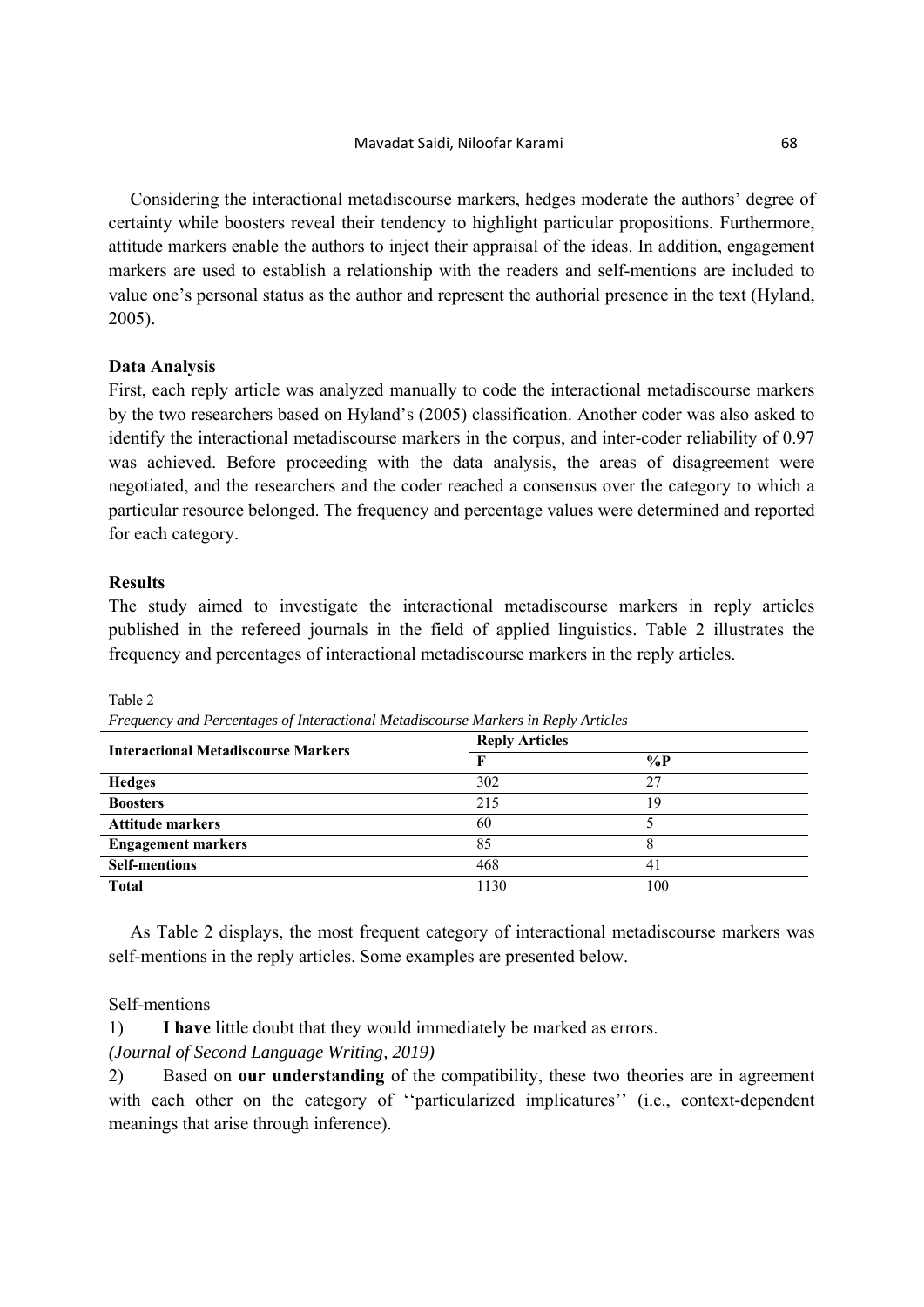#### 69 Language Teaching Research Quarterly, 2021, Vol 22, 64‐77

## *(Journal of Pragmatics, 2016)*

3) **In my research**, **I found** that teachers of intermediate-level adult English learners engaged in a wide range of scaffolding techniques during Joint Construction, many of which initiated a language-related episode, or LRE (Swain & Lapkin, 2002).

# *(Journal of Second Language Writing, 2019)*

4) In what follows, **we aim** to clarify the relationship between code-meshing and translingual pedagogy, emphasizing ways to move toward a more fully articulated translingual pedagogy.

# *(Journal of Second Language Writing, 2018)*

5) In fact, as **I made clear** in **my proposal** in Capone (2003)1 and (2006) on the topic (see Haugh, 2013 for a reply), the circle arises both through generalized and particularized explicatures (the discussion in those papers, in fact, focused on particularized explicatures).

## *(Journal of Pragmatics, 2017)*

Out of 1130 interactional metadiscourse markers coded in the corpus, 468 included the selfmention devices, indicating the authors' inclination to present their personal judgments and establish their authorial stance.

With a lower frequency, hedges and boosters were included in the reply articles. Almost 302 hedges and 215 boosters were used by the authors of reply articles. Some examples are presented below.

# Hedges

1) They discuss what they found with each other, and with the whole class, then go back to their own literature reviews to see how they **might** change their uses of tense in what they have written.

*(Journal of Second Language Writing, 2019)* 

2) To repeat, the speaker **may** worry about how the hearer will interpret the utterance in context, and **could** (and, **probably**, should) take steps to avoid misunderstanding.

# *(Journal of Pragmatics, 2019)*

3) In this section, we will compare ''explicature'' and ''default meaning'' to show that no compromise **could** be made between Default Semantics and Relevance Theory.

## *(Journal of Pragmatics, 2016)*

4) Despite the change in labels, **itwould** appear that the 'noncompatible view' remains in force.

# *(ELT Journal, 2016)*

5) The adjective red, for instance, **maynot** have a high frequency in text corpora because references to many natural objects, for example, blood, lips, do not specify what is latently understood, but it has to be a semantic element of the core vocabulary to allow for adequate paraphrases.

## *(Applied Linguistics, 2016)*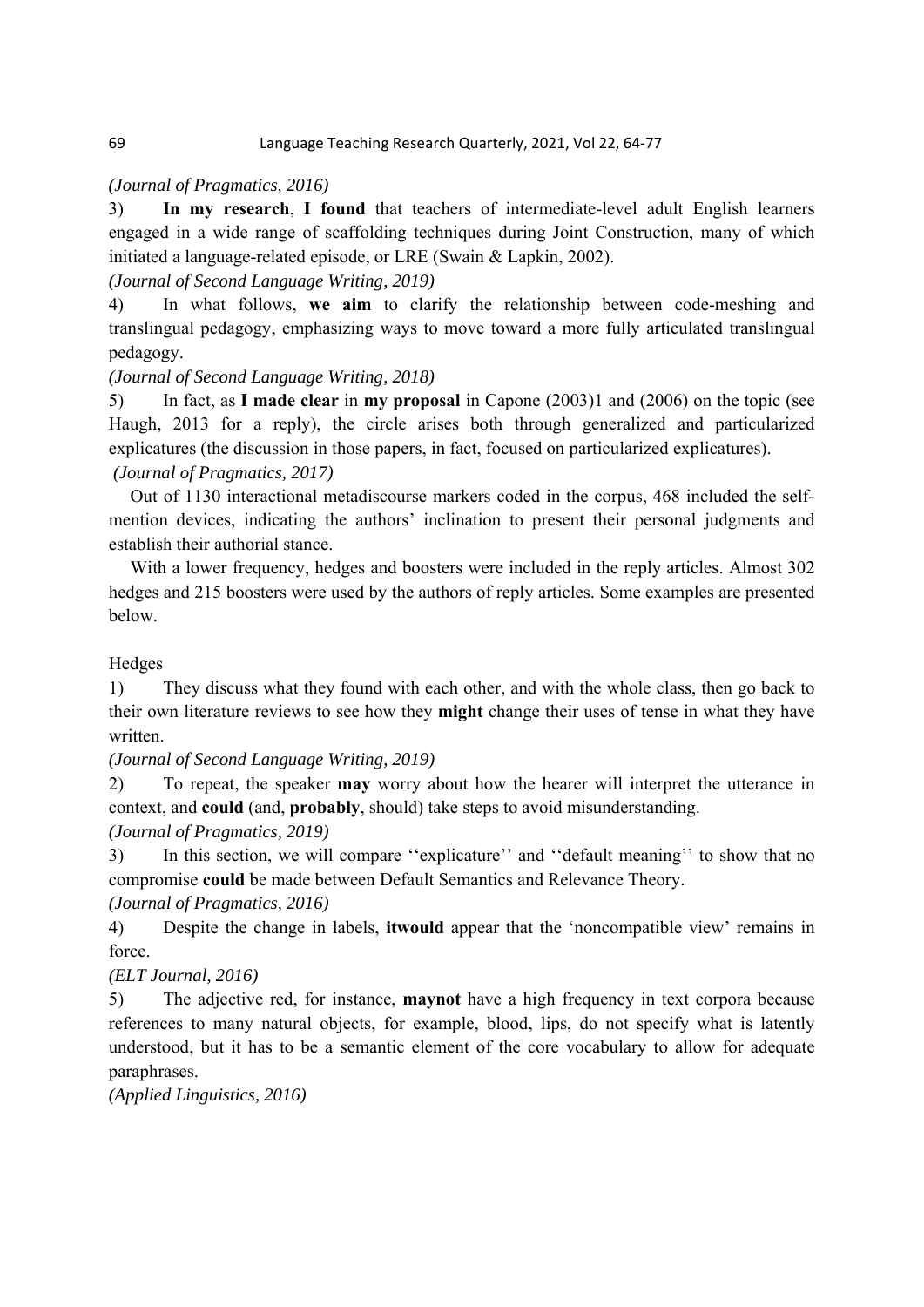### **Boosters**

1) I assume it would have been **moreconstructive**, instead, to engage in a discussion of modularity vs. modularization.

*(Journal of Pragmatics, 2017)* 

2) **Certainly**, not everyone possesses the higher-level interpretive skills demanded by some text-based teaching activities.

*(ELT Journal, 2017)* 

3) **Indeed**, 'evidence' is the key word in his lexicon: it is used 30 times throughout his article.

*(ELT Journal, 2017)* 

4) In contrast, Stein employs the term 'core' vocabulary to refer to **a very different** type of construct, namely, to lexical items that are closely related to 'defining vocabulary' (i.e. a set of words used in dictionary definitions).

 *(Applied Linguistics, 2017)* 

5) This research demonstrates that psychological functioning **does indeed** develop in adults as they internalize new and/or **more sophisticated** psychological tools (e.g. scientific concepts) through education.

*(Applied Linguistics, 2017)* 

The use of hedges and boosters in reply articles indicated that the authors took care of the academic norms while defending their own stances. The use of hedges aimed to moderate their arguments and counter-arguments, and the boosters were employed to highlight their ideas. Indeed, the authors tended to persuade their audience to embrace the true values of their claims while taking heed of the standards of academic communication.

The results showed that the least prevalent interactional metadiscourse markers included engagement markers and attitude markers. The examples are provided below.

Engagement Markers

1) So, **let's consider** the relevant passage from Levinson, most of which is quoted by KP in citing Levinson: Grice's account makes implicature dependent on a prior determination of "the said".

*(Journal of Pragmatics, 2018)* 

2) **Take the case of silence**, for which a theory of interpretation has been developed by Kurzon (1995) in a very instructive and interesting paper.

*(Journal of Pragmatics, 2017)* 

3) In the classroom, **we** must do more than acknowledge with students the differences between speech and written communication; **we** must also examine why those distinctions have historically emerged so that students more fully understand the ideological, political, and inherently racist systems in which they have long been uncritically taught to participate. *(Journal of Second Language Writing, 2018)*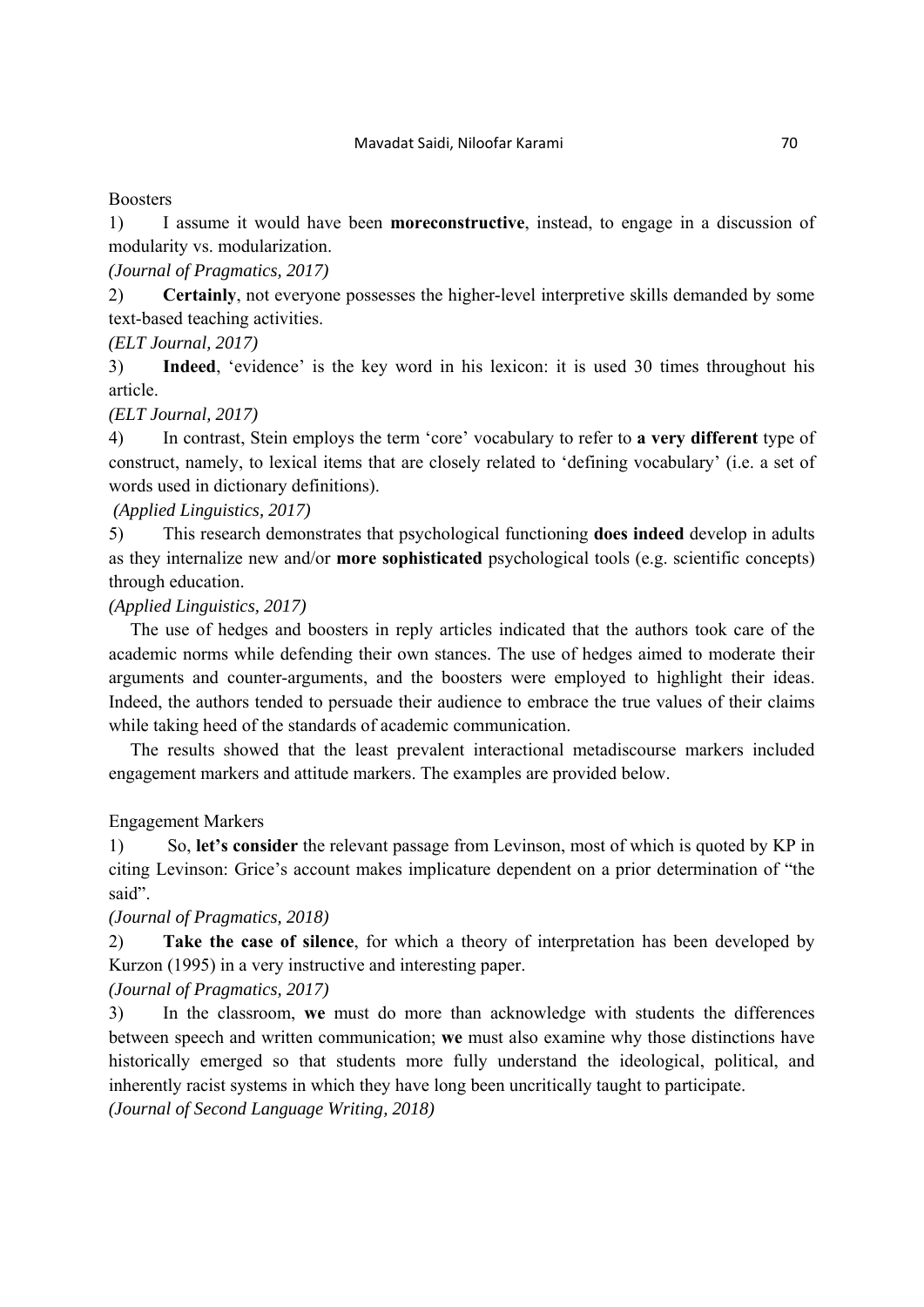#### 71 Language Teaching Research Quarterly, 2021, Vol 22, 64‐77

4) **We need to think more**, however, about how **we can do** this, in ways that move the students forward in their writing, rather than repeating **what we have already done** with them. *(Journal of Second Language Writing, 2019)* 

5) **This takes us** to the word-class information which the authors provide.

*(Applied Linguistics, 2016)* 

In examples 3, 4, and 5, the resources used seemed to be self-mentions at first glance. However, the meticulous reading of the sentences revealed the different nature of these as being engagement markers in that the authors summoned the readers to accompany them and attempted to engage them in their own claims and counter-claims. The authors used engagement markers to give recognition to the given group of audience and establish an effective relationship with them.

Attitude Markers

1) **We agree** that translingual pedagogy isn't yet fully articulated, especially when it comes to assessment of students' writing (however, see Lee, 2016, 2017 and Inoue, 2017, for work in this direction).

*(Journal of Second Language Writing, 2018)* 

2) **We agree** that a larger sample is always more helpful, as is true for almost all research.

*(Journal of Pragmatics, 2019)* 

3) **We accept** Hughes's point (not that we ever disputed it) that coursebooks are not concerned exclusively with grammar or with explicit teaching.

*(ELT Journal, 2019)* 

4) **It is not surprising that** the essay-driven approach to EAP produces little growth in linguistic complexity or accuracy (Polio).

*(Journal of Second Language Writing, 2019)* 

5) **I am surprised**, however, that he fails to mention that IDP accrued AU\$103.6 million in gross profits from its English language testing operations in 2017, rising to AU\$129.1 million in 2018 (IDP Education Limited 2018).

# *(ELT Journal, 2019)*

Only 85 engagement markers and 60 attitude markers were employed by the reply article authors. This might refer to the self-defending nature of the reply articles, which provide the authors with an opportunity to clarify their own ideas judged and commented on by the other members of the academic community. In such a genre, the authors may find it more necessary to establish their own territory, and hence, wise references to the audience might be needed. Figure 1 illustrates the distribution of interactional metadiscourse markers in reply articles.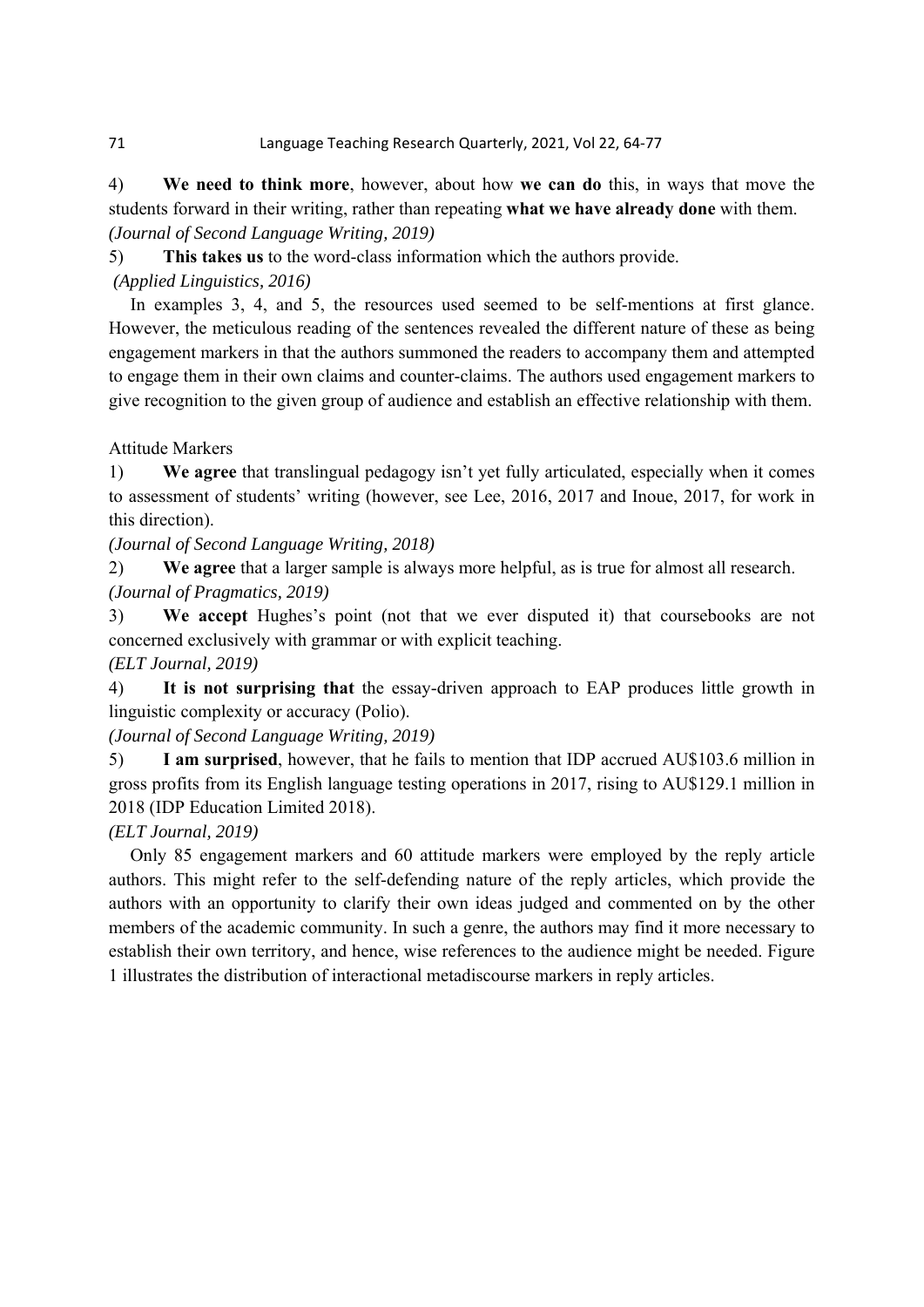



The results revealed that self-mentions were the commonest interactional metadiscourse markers followed by hedges, boosters, engagement markers and attitude markers in the authors' responses to the comments given and criticisms levelled against their previously shared outcomes in the form of academic research articles. Hence, it might be said that the authors somehow crossed the academic borderlines and injected a more authorial stance in an academic genre to defend their research findings and accomplishments.

#### **Discussion**

The study sought to explore the deployment of interactional metadiscourse markers in reply articles in refereed journals in the field of applied linguistics. The analysis of the reply articles indicated that the authors were inclined to employ these devices to accomplish the interpersonal function in this under-researched genre. The results revealed that the self-mentions were the most frequent category of interactional metadiscourse resources, whereas attitude markers were the least prevalent one. The authors attempted to restore the credibility to their academic outcomes through defending their authorial stances represented in the high frequency of self-mention metadiscourse markers while paying attention to the academic benchmarks through employing hedges and boosters and providing an accountable account of their self-defence (Fu & Hyland, 2014). Indeed, they preferred to express their authorial stances when they responded to the members of the academic community (Zal & Moini, 2021).

The results corroborated those of previous studies (Gezegin, 2016; Hyland, 2004; Junqueiro & Cortes, 2014; Tse & Hyland, 2006), which pointed to the high frequency of interactional metadiscourse markers in the book reviews, which might be considered as the sister genre to the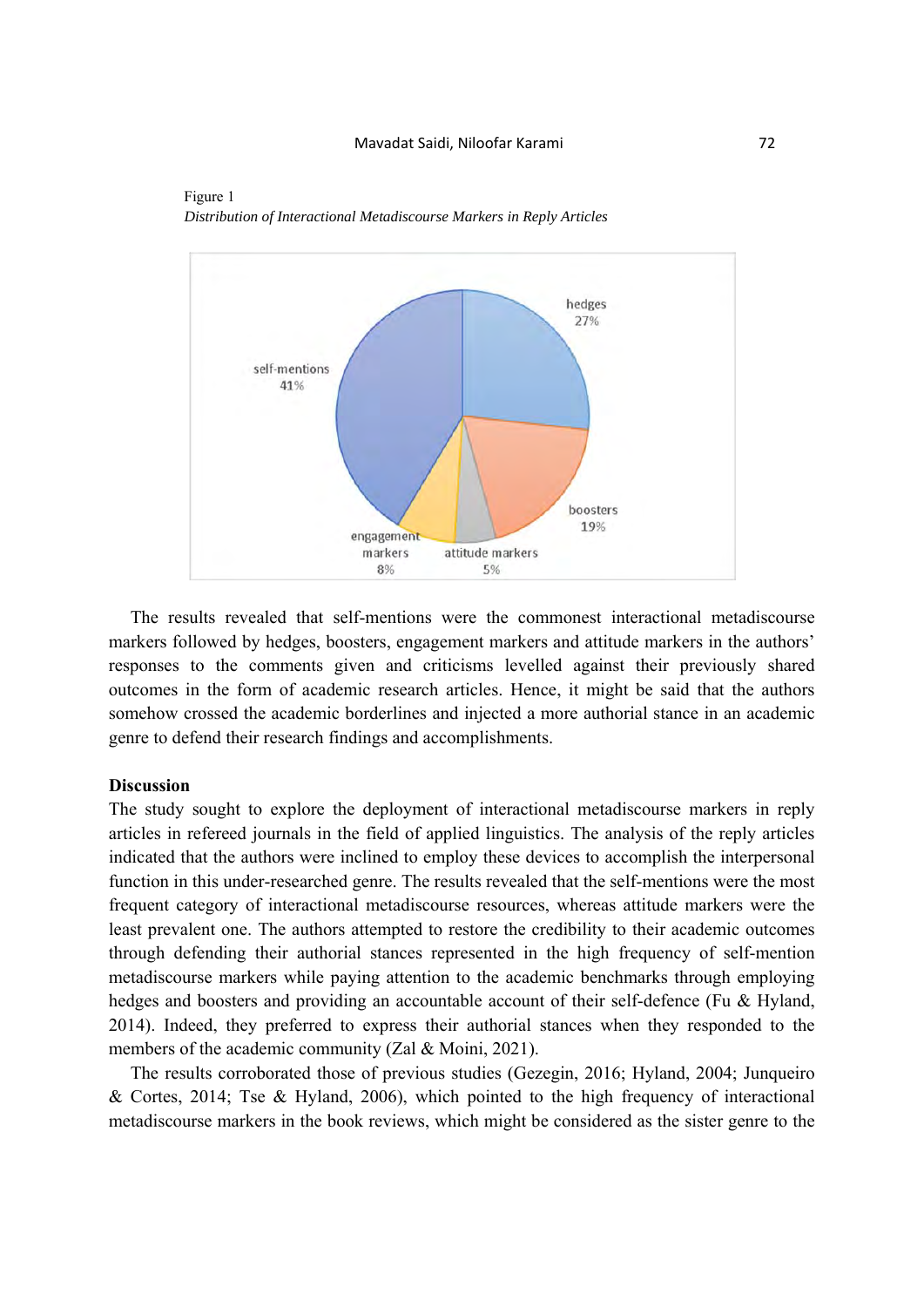reply articles due to its evaluative and critical communicative goal (Khosravi & Babaii, 2017). Furthermore, the findings were in line with the results of the previous bulk of research (Ahmadi et al., 2021; Tse & Hyland, 2006; Zal & Moini, 2021) that demonstrated the higher frequency of interactional metadiscourse markers in soft disciplines. The results of the current study confirmed that applied linguistics as a soft discipline was no exception and the reply articles in this field carried interpersonal meanings through encompassing a rich and variety of interactional resources. The same results were obtained in analyzing the metadiscursive practices in other genres (Ahmadi et al., 2021).

The presence of a large number of self-mentions in the reply articles may challenge the prevailing claims of the scholars who still advocate and adhere to the impersonal nature of academic writing (Morley, 2015). The authorial presence or visibility seemed to be an indispensable part of the reply article genre since the scholars were involved in "conflictive illocutions" (Leech, 1983, p. 105) and negotiate their power as a member of the academic community while responding to the comments posed by other community members on their academic outcomes (Hyland, 2002a, 2002b). In such a genre, the authors seemed to have a strong preference to express their "affective values- their attitudes towards the propositional content and/or readers rather than a commitment to the truth-value" (Crismore et al., 1993, p. 53).

Another finding was the use of hedges and boosters following self-mentions in the reply articles. The moderate incidence of hedges may refer to the authors' inclination towards moderating their voice and accentuating their own counter-arguments to follow the norms of academic modesty. This might be justified by the nature of the field of applied linguistics as a soft discipline that appears to own a "more interpretive" nature and more reliance on "a dialogic engagement and more explicit recognition of alternative voices" (Hyland, 2005, p. 145). These devices disclosed the writers' degree of caution and underlying reasoning.

Considering the frequency of hedges and boosters in reply articles, the results disconfirmed the findings of previous studies (Junqueira & Cortes, 2014; Salahshoor & Afsari, 2017; Tse & Hyland, 2006.). It might be argued that reply articles opened up an opportunity for the scholars to stand up for their own claims, and thereby, they preferred to substantiate their ideas and authenticate their own voices through taking advantage of a larger number of self-mention devices and fewer hedges and boosters. In fact, they may consider this genre as a locus of saving their academically endangered face (Khosravi & Babaii, 2017).

Moreover, the study pointed to the low frequency of engagement and attitude markers in reply articles. These resources enabled the authors to establish a relationship with the audience by drawing their attention to the significant propositions in the text (Bal-Gezegin & Baş, 2020). The limited use of engagement markers might imply that the writers did not prefer to address a wide range of audiences and conceived of the reply articles as relevant to the academic parties directly and deliberately involved in the raised negotiation. Hence, they were more interested in counteracting the comments made on their previously presented claims and findings and making use of the resources which "serve the underlying purpose of the genre" (Jalilifar, Hayati, & Don,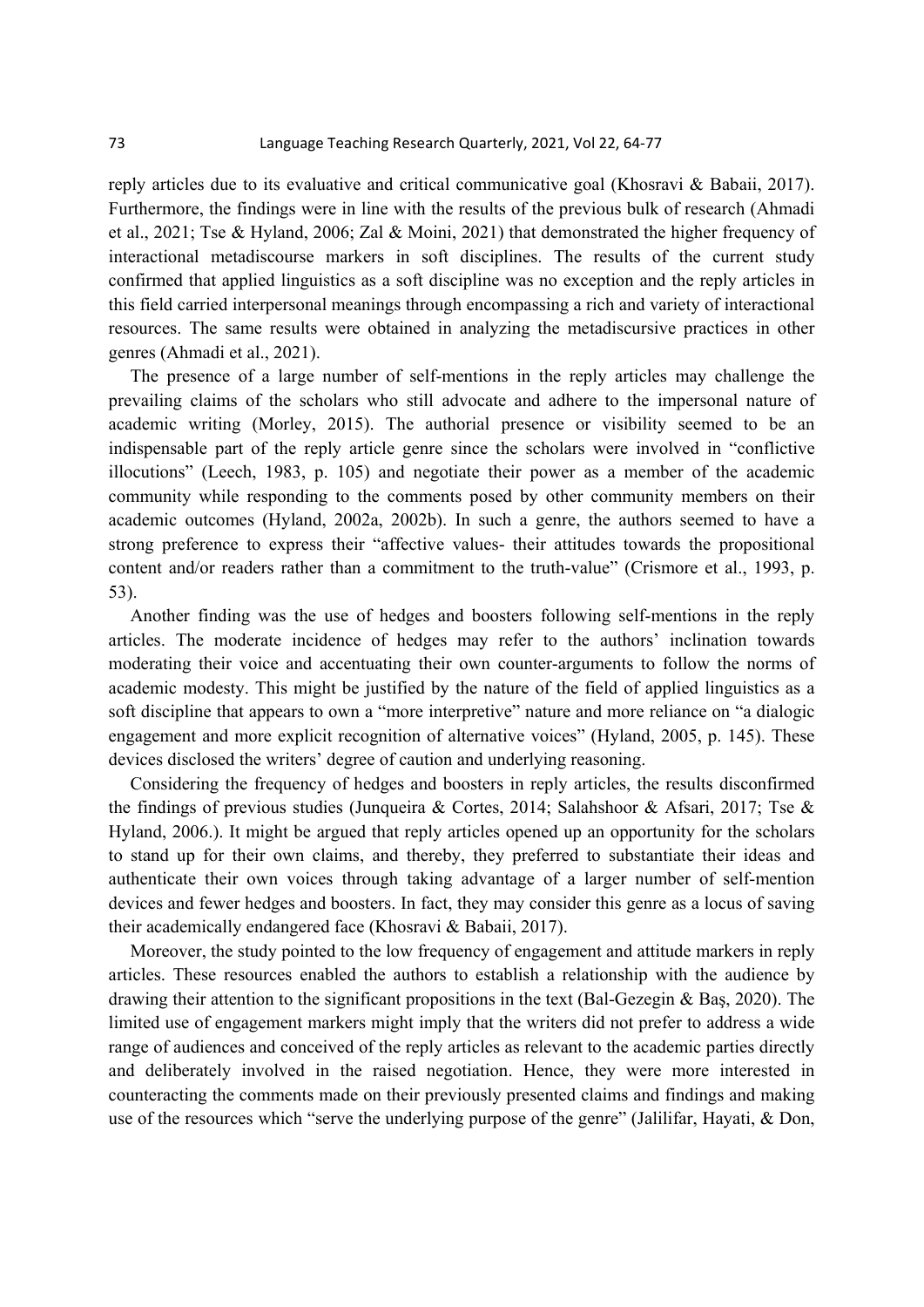2018). On the other hand, previous studies on another evaluative genre (i.e. book reviews) indicated the genre-bound use of attitude markers in academic contexts (Bal-Gezegin & Baş, 2020). Low frequency of attitude markers in reply articles may lie in the authors' inclination to establish their status as a member of the applied linguistics community through sticking to the widely held academic norms of objectivity and impersonality.

#### **Conclusion**

The study attempted to explore the interactional rhetorical devices used in applied linguistics reply articles adopting Hyland's (2005) model of interpersonal metadiscourse. The findings showed that the reply articles were highly laden with self-mention metadiscourse resources. Nevertheless, the scholars seemed to take heed of the academic standards by hedging their propositions. However, the reply article authors seemed to be reluctant to include their feelings in their self-defence arguments which might underlie their awareness of the norms of the academic communities. The findings revealed the genre-specific nature of the interactional metadiscourse markers (Bal-Gezegin & Baş, 2020). Indeed, the authors employed certain interactional resources to present their responses, keeping a personal and evaluative voice.

The findings of the study validated viewing metadiscoursal analysis as "a valuable means of exploring academic writing and of comparing the rhetorical preferences of different discourse communities" (Hyland, 2004, p. 148). The use of metadiscourse markers manifests the authorial voice construction in various genres (Bal-Gezegin & Baş, 2020). Being cognizant of these genrespecific conventions seems to enrich the academic learning procedures (Holmes, 1997; Swales, 1990).

The results of the current study expand the available literature on the contribution of interactional metadiscourse markers to the formation of interpersonal and dialogic engagement in an academic community. Indeed, metadiscourse studies disclose the expectations of academic communities (Bal-Gezegin & Baş, 2020; Khosravi & Babaii, 2017). Exploring the "conventional discursive practices of a particular disciplinary community" (Hyland, 1998, p. 439) raises the academic writing and reading instructors' awareness of the generic features and rhetorical devices. They can transfer this awareness into a genre-based rhetoric-oriented instructional planning for their EAP/ESP classes. Incorporating the results of the study in the educational settings enable the instructors to develop and enhance the learners' understanding of the academic conventions in conveying the interpersonal function of the language. These particularly contribute to the enrichment of academic skills instruction in EFL settings since "the opportunities for language socialization are limited" (Cook, 2001, p. 84).

The study focused on investigating the interactional metadiscourse markers in applied linguistics reply articles. Further studies can be conducted to explore the interpersonal discourse markers in reply articles across various disciplines and languages. Furthermore, future studies may focus on exploring the interaction metadiscourse markers in reply articles written by native and non-native scholars in different academic communities. The study can also be replicated,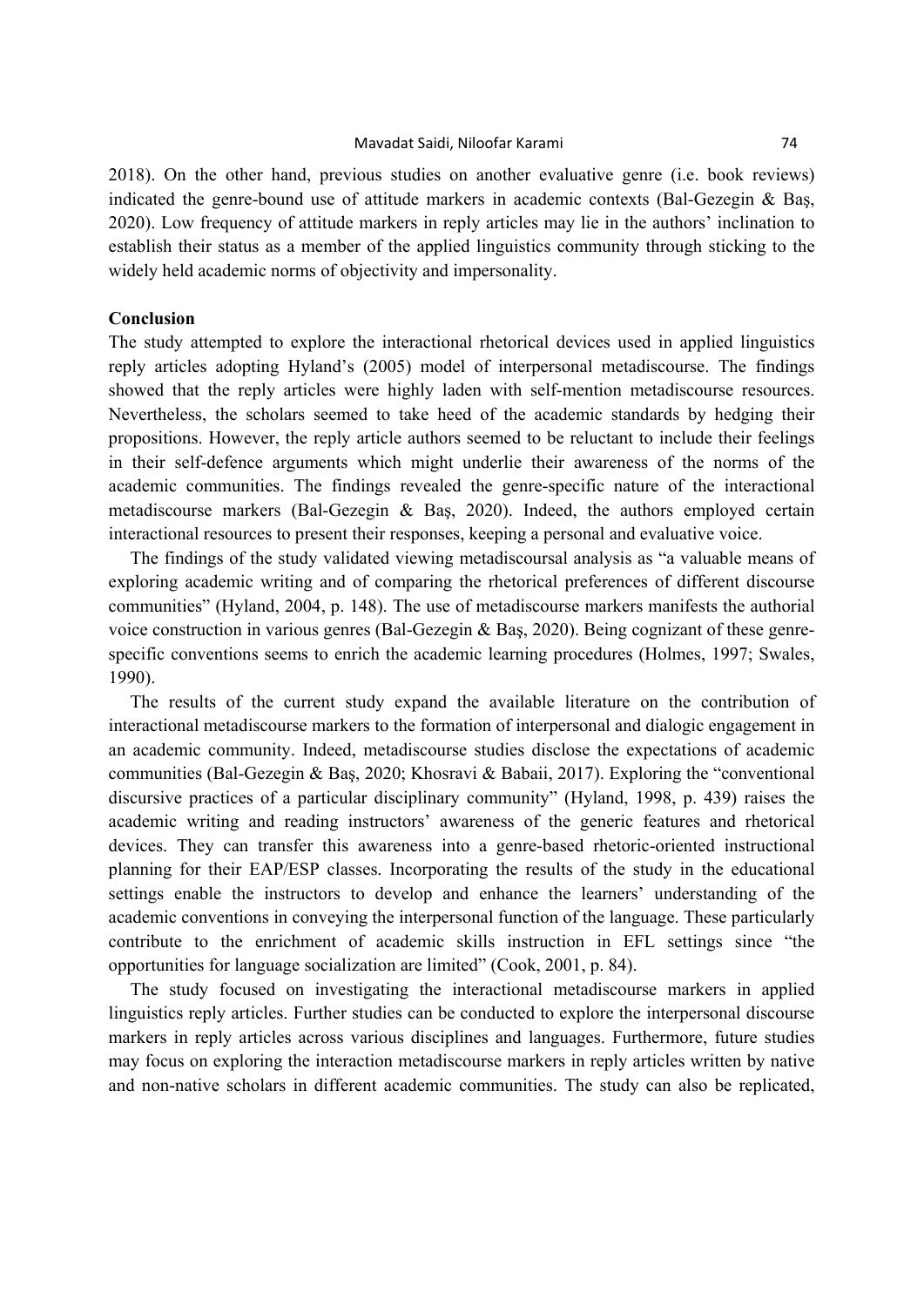taking a critical approach to unravel the hidden agenda underlying the use of various interactional patterns in different academic genres.

#### **References**

- Abdi, R. (2002). Interpersonal metadiscourse: An indicator of interaction and identity. *Discourse Studies, 4*(2), 139- 145. https://doi.org/10.1177/14614456020040020101.
- Akoto, O. Y. (2020). Metadiscourse within a discipline: a study of introduction and literature review chapters of sociology master's theses. *Indonesian Journal of Applied Linguistics, 10*(2), 471-480. https://doi.org/10.17509/ijal.v10i2.28588.
- Atai, M. R., & Sadr, L. (2008). A cross-cultural study of hedging devices in discussion section of applied linguistics research articles. *Teaching English and Literature Society of Iran (TELLSI), 2*(7), 1-22.
- Bal-Gezegin, B., & Baş, M. (2020). Metadiscourse in academic writing: A comparison of research articles and book reviews. *Eurasian Journal of Applied Linguistics, 6*(1), 45-62. https://doi.org/10.32601/ejal.710204.
- Bazerman, C. (1988). *Shaping Written Knowledge: The Genre and Activity of the Experimental Article in Science*, 356. The University of Wisconsin Press: Madison.
- Cook, H. M. (2001). Why can't learners of JFL distinguish polite from impolite speech styles? In R. Kenneth, & G. Kasper (Eds.). *Pragmatics in Language Teaching*, 80-102. Cambridge: Cambridge University Press.
- Crismore, A., Markkanen, R., & Steffensen, M. S. (1993). Metadiscourse in persuasive writing: A study of texts written by American and Finnish university students. *Written Communication, 10*(1), 39-71. https://doi.org/10.1177/0741088393010001002,
- Dafouz-Milne, E. (2003). Metadiscourse revisited: A contrastive study of persuasive writing in professional discourse. *Edios Ingleses de la Universidad Complutense, 11*(1), 29-57.
- Dafouz-Milne, E. (2008). The pragmatic role of textual and interpersonal metadiscourse markers in the construction and attainment of persuasion: A cross-linguistic study of newspaper discourse. *Journal of Pragmatics, 40(1),* 95- 113. https://doi.org/10.1016/j.pragma.2007.10.003.
- Faghih, E., & Rahimpour, S. (2009). Contrastive rhetoric of English and Persian written text: Metadiscourse in applied linguistics research articles. *Rice Working Papers in Linguistics, 1*, 92-107. https://hdl.handle.net/1911/21850.
- Fu, X., & Hyland, K. (2014). Interaction in two journalistic genres: A study of interactional metadiscourse. *English Text Construction, 7(1),* 122-144. https://doi.org/10.1075/etc.7.1.05fu.
- Gardner, S., & Han, C. (2018). Transitions of contrast in Chinese and English university student writing. *Educational Sciences: Theory and Practice, 18(4)*, 861-882. https://doi.org/10.12738/estp.2018.4.0067.
- Gezegin, B. (2016). A corpus-based investigation of metadiscourse in academic book reviews. *Procedia- Social and Behavioral Sciences, 232,* 713-718. https://doi.org/10.1016/j.sbspro.2016.10.097.
- Gillaerts, P., & Van de Velde, F. (2010). Interactional metadiscourse in research article abstracts. *Journal of English for Academic Purposes, 9(2)*, 128-139. https://doi.org/10.1016/j.jeap.2010.02.004.
- Hatipoǧlu, Ç. (2007). (Im) politeness, national and professional identities and context: Some evidence from e-mailed 'Call for Papers'. *Journal of Pragmatics*, 39(4), 760-773.
- Holmes, R. (1997). Genre analysis, and social sciences: An investigation of the structure of research article discussion sections in three disciplines. *English for Specific Purposes, 16*(4), 321-327. https://doi.org/10.1016/S0889-4906(96)00038-5.
- Hyland, K. (1996). Talking to the academy: Forms of hedging in science research articles. *Written Communication, 13*(2), 251-281. https://doi.org/10.1177/0741088396013002004.
- Hyland, K. (1998). Persuasion and context: The pragmatics of academic metadiscourse. *Journal of Pragmatics, 30*(4), 437-455. https://doi.org/10.1016/S0378-2166(98)00009-5.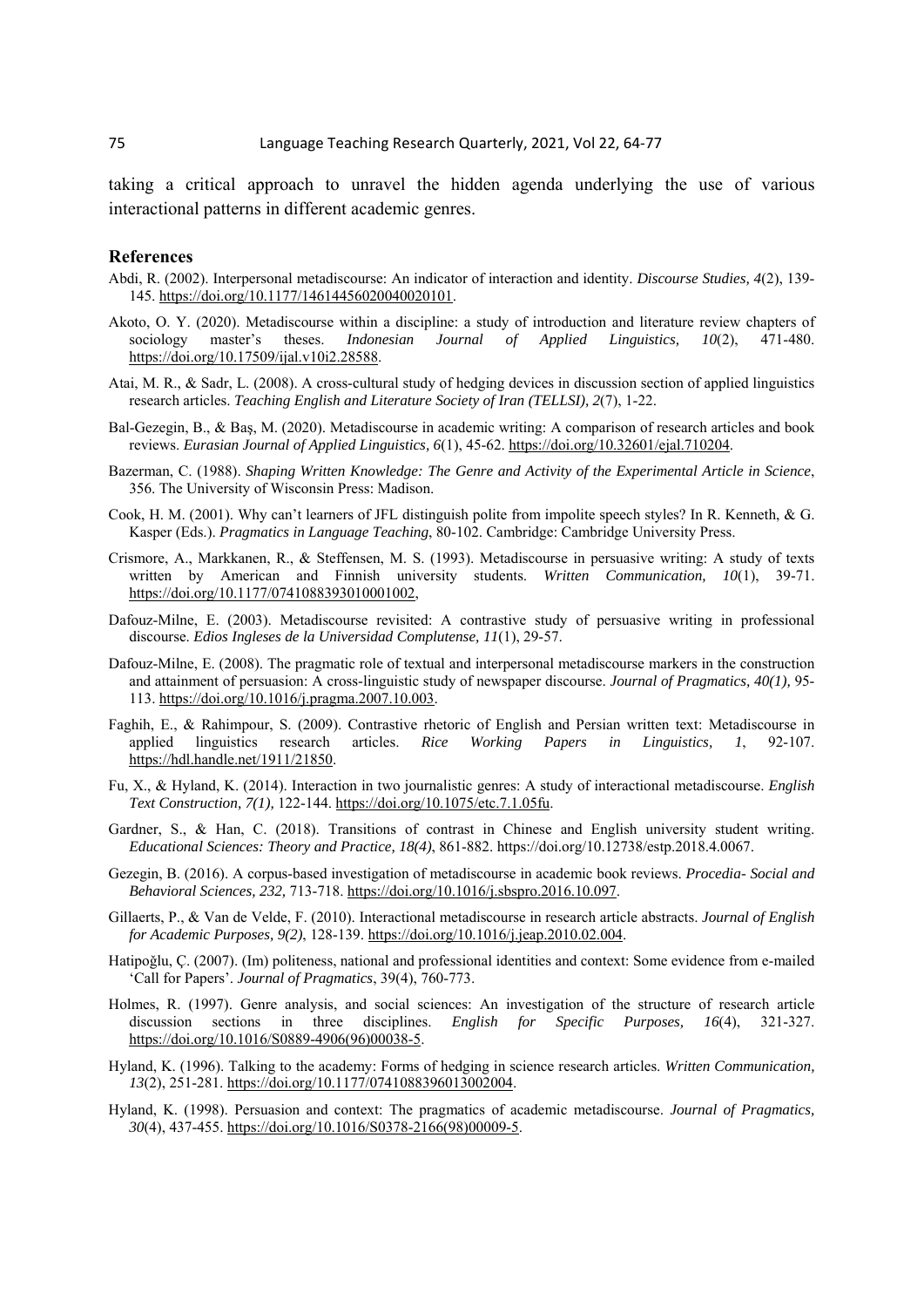- Hyland, K. (2000). *Disciplinary discourse: Social interactions in academic writing.* London: Longman.
- Hyland, K. (2002a). Authority and invisibility: Authorial identity in academic writing. *Journal of Pragmatics, 34*(8), 1091-1112. https://doi.org/10.1016/S0378-2166(02)00035-8.
- Hyland, K. (2002b). Options of identity in academic writing. *ELT Journal, 56*(4), 351-358. https://doi.org/10.1093/elt/56.4.351.
- Hyland, K. (2004). Disciplinary interactions: metadiscourse in L2 postgraduate writing. *Journal of Second Language Writing, 13*(2), 112-132. https://doi.org/10.1016/j.jslw.2004.02.001.
- Hyland, K. (2005). *Metadiscourse: Exploring interaction in writing.* Oxford: Continuum.
- Hyland, K. (2017). Metadiscourse: What is it and where is it going? *Journal of Pragmatics, 113,* 16-29. https://doi.org/10.1016/j.pragma.2017.03.007.
- Hyland, K., & Tse, P. (2004). Metadiscourse in academic writing: A reappraisal. *Applied Linguistics, 33*, 156-177. https://doi.org/10.1093/applin/25.2.156.
- Itakura, H., & Tsui, A. B. M. (2011). Evaluation in academic discourse: Managing criticism in Japanese and English book reviews. *Journal of Pragmatics, 43*(5), 1366-1379. https://doi.org/10.1016/j.pragma.2010.10.023.
- Jalilifar, A., Hayati, S., & Don, A. (2018). Investigating metadiscourse markers in book reviews and blurbs: A study of interested and disinterested genres. *Studies about Languages, 33,* 90-107.
- Junqueira, L., & Cortes, V. (2014). Metadiscourse in book reviews in English and Brazilian Portuguese: A corpusbased analysis. *Journal of Rhetoric, Professional Communication and Globalization, 6*(1), 88-109. https://docs.lib.purdue.edu/rpcg/vol6/iss1/5.
- Khosravi, M., & Babaii, E. (2017). Reply articles: where impoliteness and judgment coincide. *Journal of Politeness in Research, 13*(1), 143-167. https://doi.org/10.1515/pr-2015-0020.
- Leech, G. N. (1983). *Principles of Pragmatics*. London: Longman.
- Morley, J. (2015). *Academic phrasebank.* Manchester: University of Manchester Press.
- Myers, G. (1989). The pragmatics of politeness in scientific articles. *Applied Linguistics*, *10*(1), 1-35. https://doi.org/10.1093/applin/10.1.1.
- Rubio, M. (2011). A pragmatic approach to macro-structure and metadiscoursal features of research article introductions in the field of agricultural studies. *English for Specific Purposes, 30*(4), 258-271. https://doi.org/10.1016/j.esp.2011.03.002.
- Russell, N. (2009). *Communicating science: Professional, popular, literary*. Cambridge University Press.
- Saidi, M., & Saiedi, M. (2020). How do scientists reach their target audience? Academic and popular science articles in nutrition. *Nutrition and Food Sciences Research, 7*(4), 1-6. http://nfsr.sbmu.ac.ir/article-1-436-en.html.
- Salahshoor, F., & Afsari, P. (2017). An investigation of interactional metadiscourse in discussion and conclusion sections of social and natural science master theses. *The Journal of Applied Linguistics and Applied Literature: Dynamics and Advances, 5*(2), 7-14. https://doi.org/10.22049/JALDA.2018.26208.1060.
- Samraj, B. (2008). A discourse analysis of master's theses across disciplines with a focus on introductions. *Journal of English for Academic Purposes, 7*(1), 55-67. https://doi.org/10.1016/j.jeap.2008.02.005.
- Swales, J. (1990). *Genre analysis: English in academic and research settings.* Cambridge University Press.
- Tse, P., & Hyland, K. (2006). So what is the problem this book addressed? Interactions in academic book reviews. *Text and Talk, 26*(6), 767-790. https://doi.org/10.1515/TEXT.2006.031.
- Vande Kopple, W. J. (1985). Some exploratory discourse on metadiscourse. *Composition and Communication, 26,*  82-93. https://doi.org/10.2307/357609.
- Yağiz, O., & Demir, C. (2015). A comparative study of boosting in academic texts: A contrastive rhetoric. *International Journal of English Linguistics, 5*(4), 12-28. https://doi.org/10.5539/ijel.v5n4p12.